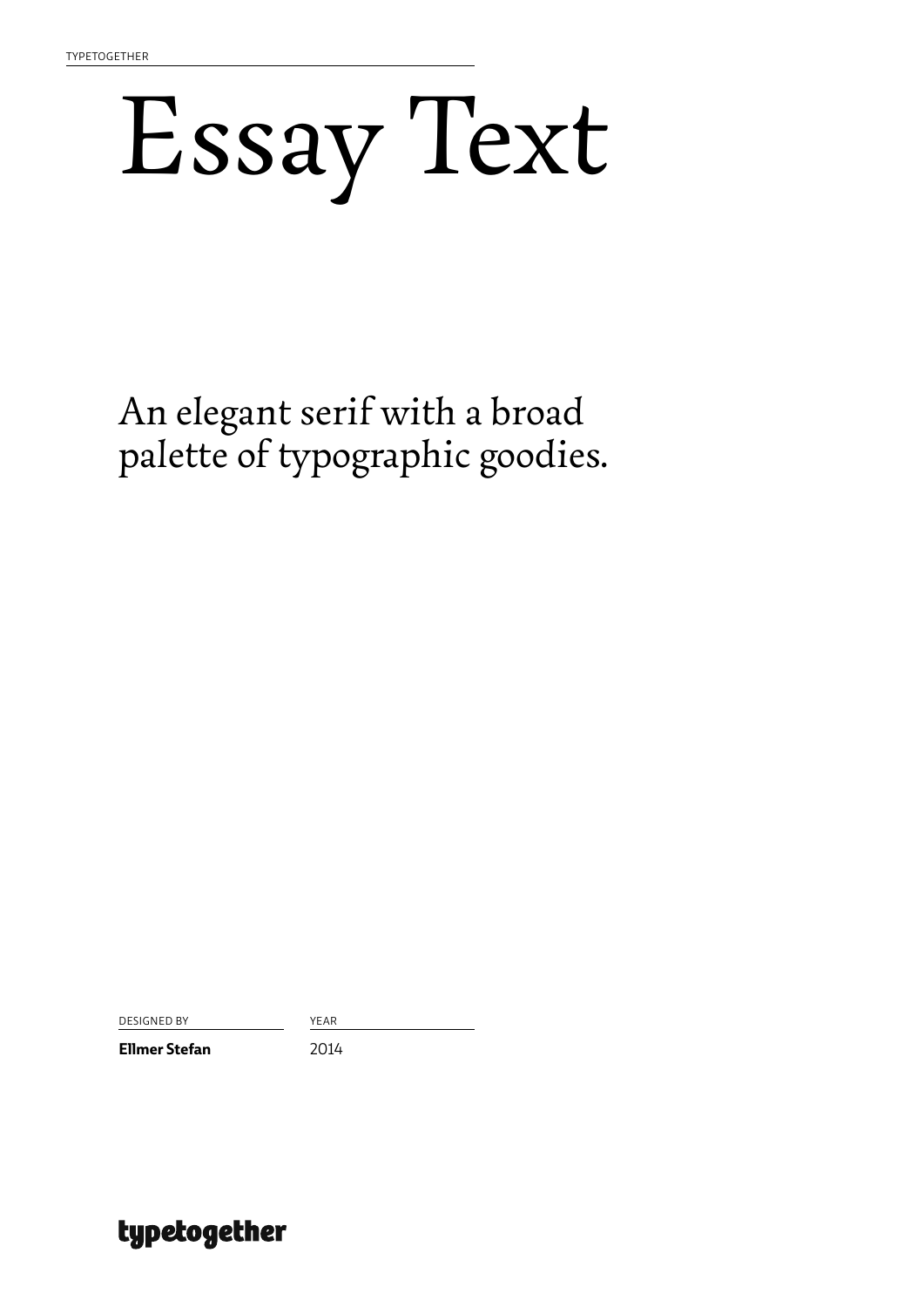Essay Text is an elegant serif typeface by Stefan Ellmer with many stylistic alternates and other typographic niceties. It is a highly legible text face that complements the natural flow of reading.

Essay Text is intended for setting books and this is enhanced by a slight slant of the roman, the combination of open and closed apertures, and the amalgamation of organic strokes and counters with a static, fully straight baseline.

Essay Text's regular style looks back to the spirit of the French Renaissance (between the 15th and early 17th centuries), when the Roman typographic letterforms became fully emancipated.

Departing from that historical reference, Essay Text rids itself of all antiquated sentimentality and becomes a contemporary interpretation of that period's archetypes.

STYLES

Regular *Italic*

Essay Text's italic style refers to that more vaguely, resulting in a formalised look with fairly upright and open shapes and minimal cursiveness. As in the Renaissance before the mating of roman and italic styles, Essay Text's italic works as a distinct textface and a perfect secondary type.

The name Essay is derived from the literary meaning of the word: attempt or trial. Therefore, the typeface can be seen as an attempt to express an opinion about reading, the omnipresence of history, the importance of calligraphy and the inevitability of deviating from that calligraphic source, as well as an attempt to crystallise lettershapes in balance between convention and the designer's personal idiom.

 Essay Textt comes in two styles, speaks multiple languages, and, along with our entire catalogue, has been optimised for today's varied screen uses.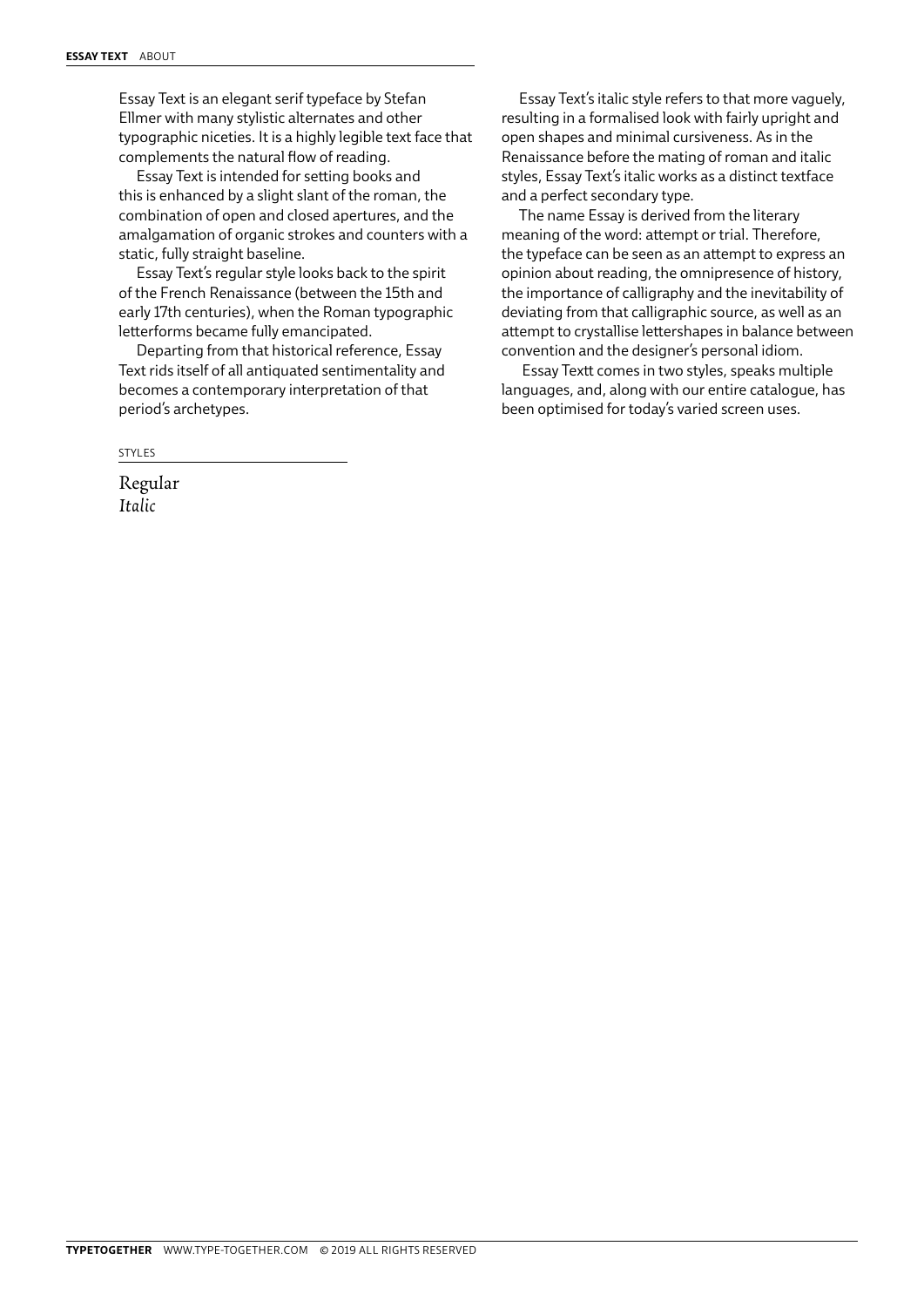# République *Søsterskab*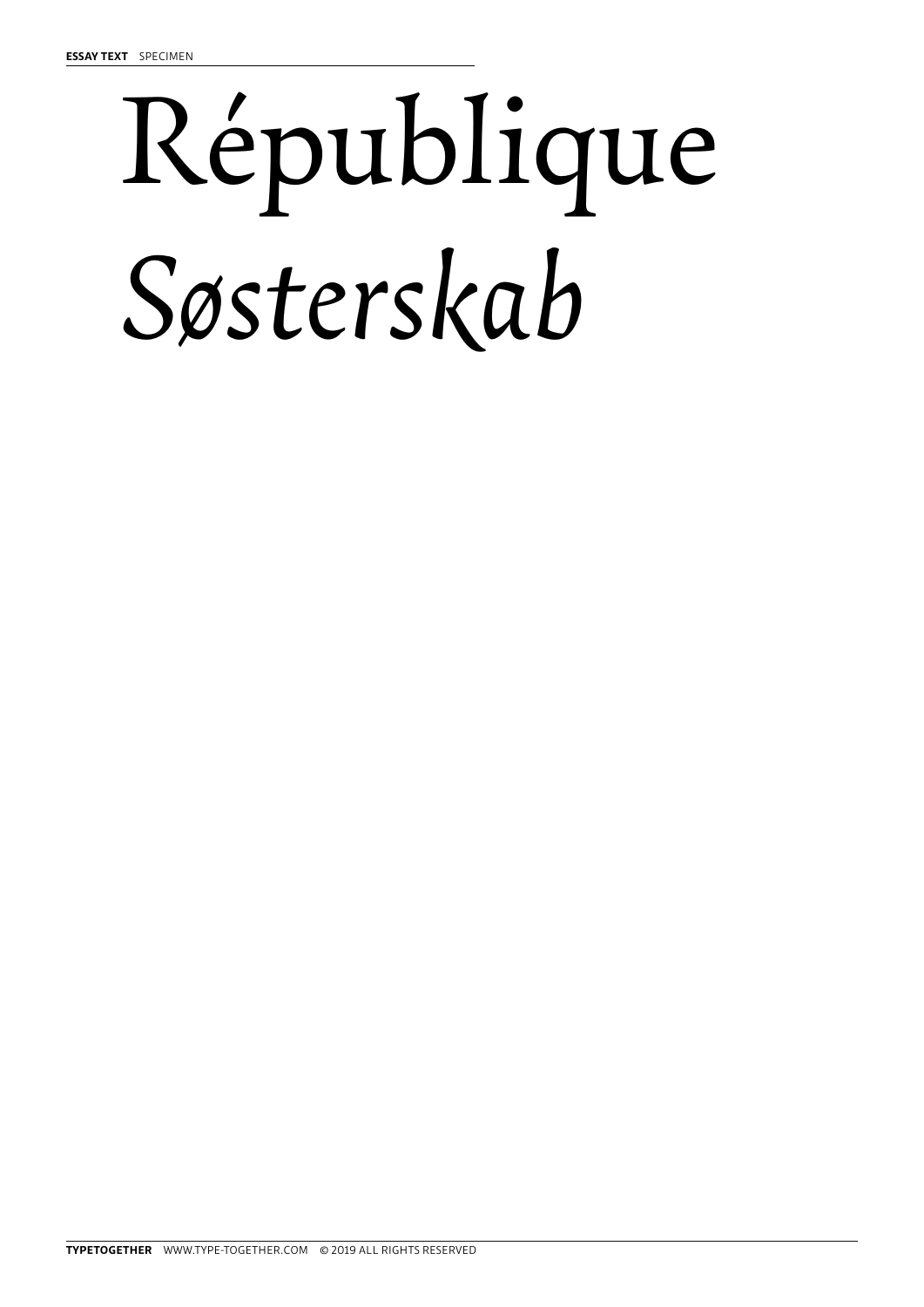### ½ teaspoon ground ginger & ⅓ cup maple syrup *How much?* 58.912.476?!! *Incomplete Theory of Quantum Gravity\**  $M$ öbius function  $\mu(n)$ =1  $-- - - -$ 44444444444444444444444444 *1 Oh the quart pot, pint pot & half a pint 2* **SOMETHE BOOK LAYOUT** *Crackers & Party amenities TYPOGRAPHOBIE*

*Would you like to be called «Belle de Jour»?*

 $\infty$ Enchilada de Oueso $\infty$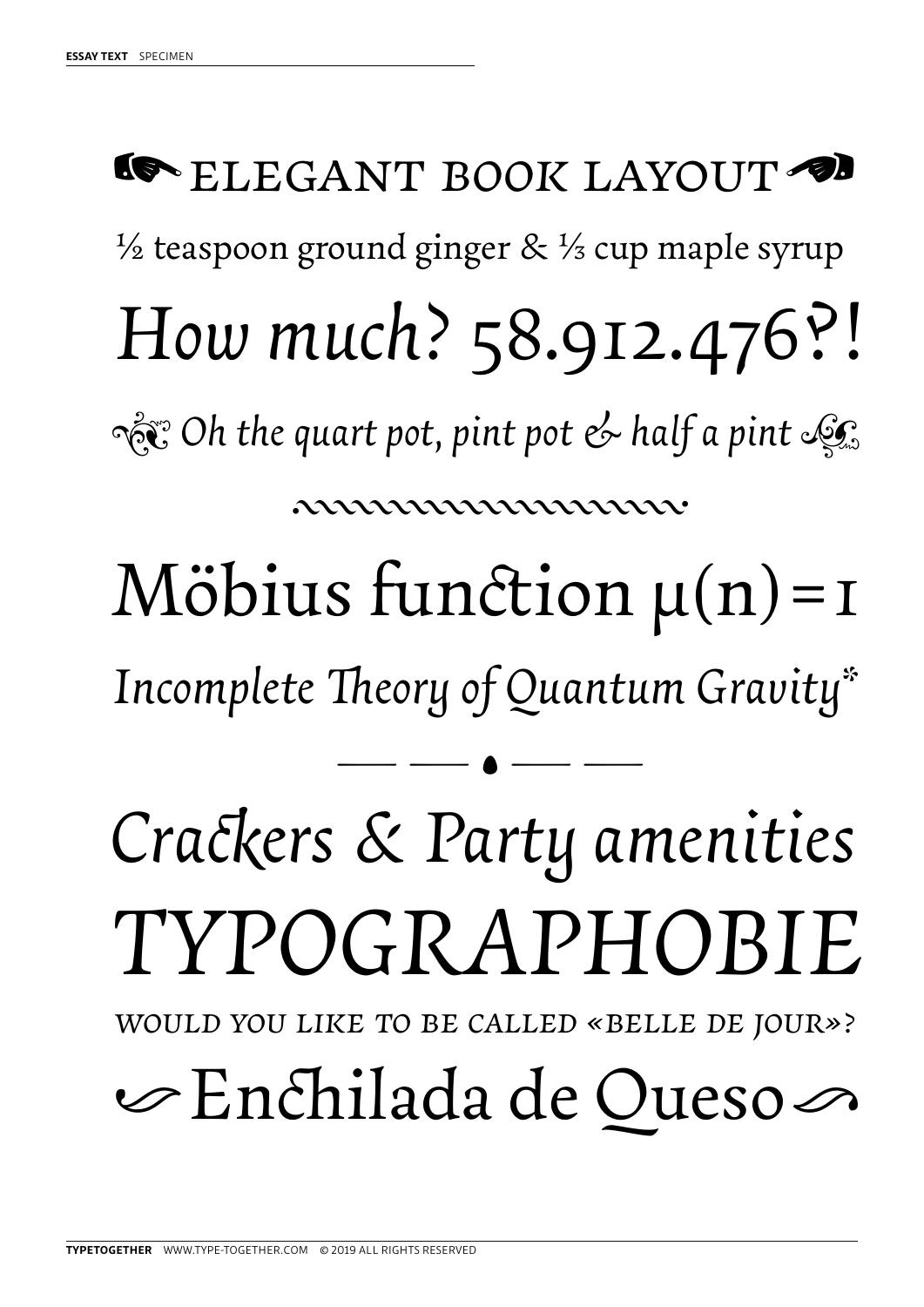REGULAR 25/30PT

And now I was on my journey, *in a pair of thick boots* and with a hazel stick in my hand. Naturally, I was going to London, which lay a hundred miles to the east; and it seemed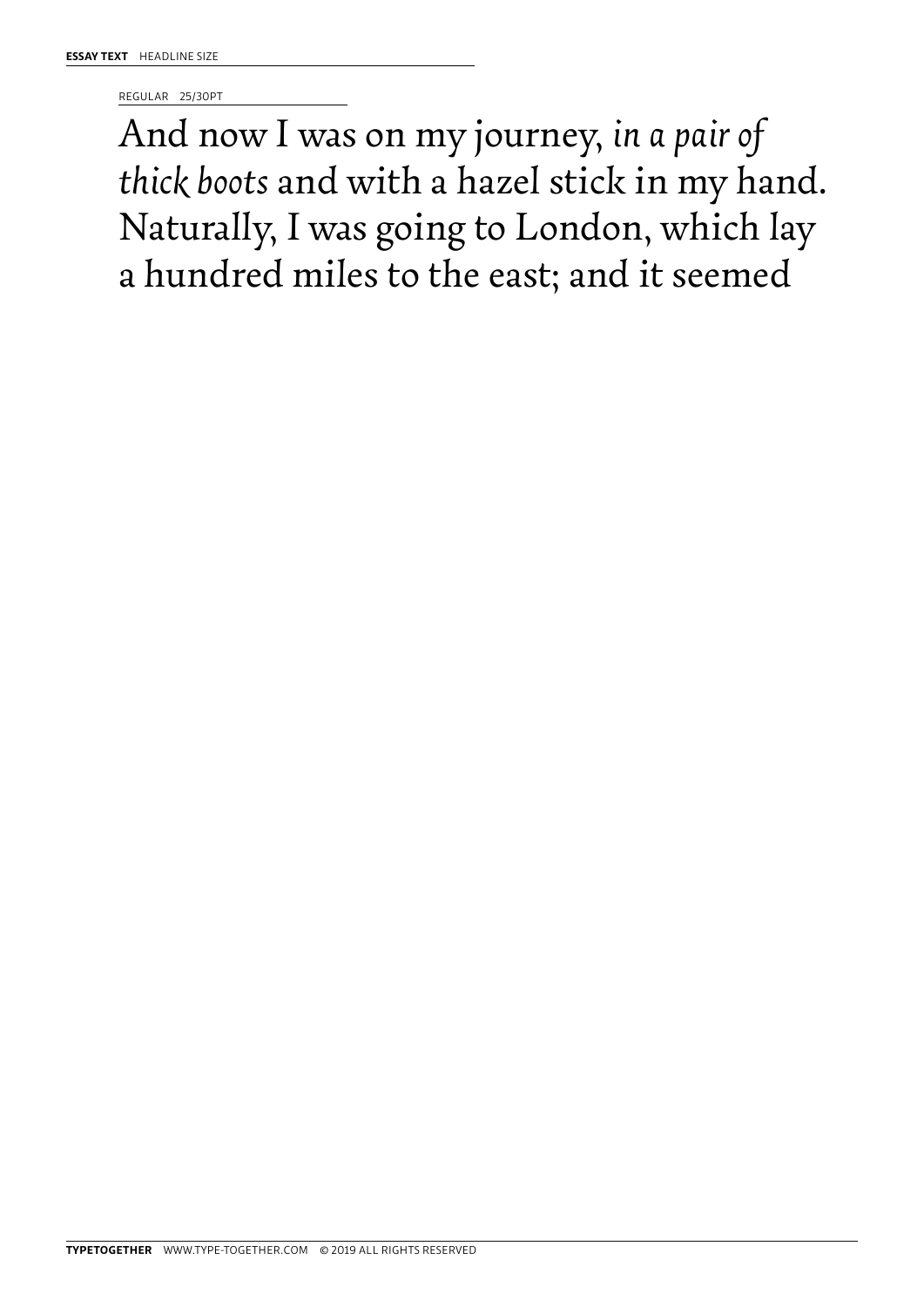REGULAR 18/22PT

WHENEVER HENRY WILT took the dog for a walk, or, to be more accurate, *when the dog took him*, or, to be exact, when Mrs Wilt told them both *to go and take themselves out of the house* so that she could do her *yoga exercises*, he always took the same route. In fact the dog followed the route and Wilt followed

#### ITALIC 18/22PT

*Whenever Henry Wilt took the dog for a walk, or, to be more accurate, when the dog took him, or, to be exact, when Mrs Wilt told them both to go and take themselves out of the house so that she could do her yoga exercises, he always took the same route. In fact the dog followed the route and Wilt followed the dog. They went down past the*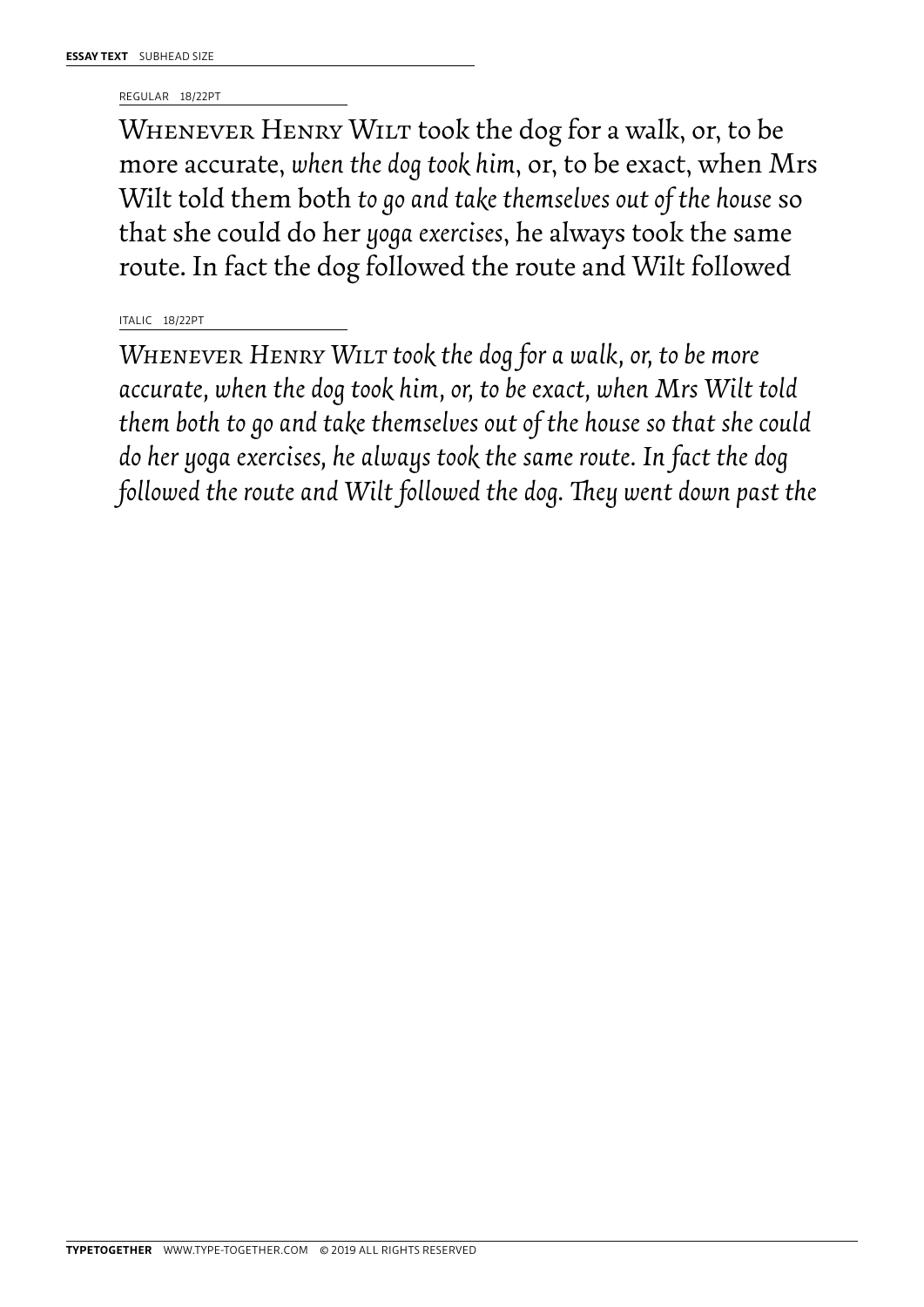#### REGULAR 9/11PT

As might have been foreseen, Franconia proved to be an excellent place in which to study the difficult family of *flycatchers*. All our common eastern Massachusetts species were present — the *kingbird*, the *phoebe*, the *wood pewee*, and the *least flycatcher* — and with them the *crested flycatcher* (not common), the *olive-sided*, the *traill*, and the *yellow-bellied*. The *phoebe-like* cry of the *traill* was to be heard constantly from the hotel piazza. The *yellow-bellied* seemed to be confined to deep and rather swampy woods in the valley, and to the mountain-side forests; being most numerous on Mount Lafayette,

#### ITALIC 9/11PT

*As might have been foreseen, Franconia proved to be an excellent place in which to study the difficult family of flycatchers. All our common eastern Massachusetts species were present — the kingbird, the phoebe, the wood pewee, and the least flycatcher — and with them the crested flycatcher (not common), the olive-sided, the traill, and the yellow-bellied. The phoebe-like cry of the traill was to be heard constantly from the hotel piazza. The yellow-bellied seemed to be confined to deep and rather swampy woods in the valley, and to the mountain-side forests; being most numerous on Mount Lafayette, where it ran well up toward the limit of trees. In his notes, the yellow-belly may be* 

#### REGULAR 12/15PT

As might have been foreseen, Franconia proved to be an excellent place in which to study the difficult family of *flycatchers*. All our common eastern Massachusetts species were present — the *kingbird*, the *phoebe*, the *wood pewee*, and the *least flycatcher* — and with them the *crested flycatcher* (not common), the *olive-sided*, the *traill*, and the *yellow-bellied*. The *phoebe-like* cry of the *traill* was to be heard constantly from the hotel piazza. The *yellow-*

#### ITALIC 12/15PT

*As might have been foreseen, Franconia proved to be an excellent place in which to study the difficult family of flycatchers. All our common eastern Massachusetts species were present — the kingbird, the phoebe, the wood pewee, and the least flycatcher — and with them the crested flycatcher (not common), the olive-sided, the traill, and the yellowbellied. The phoebe-like cry of the traill was to be heard constantly from the hotel piazza. The yellowbellied seemed to be confined to deep and rather*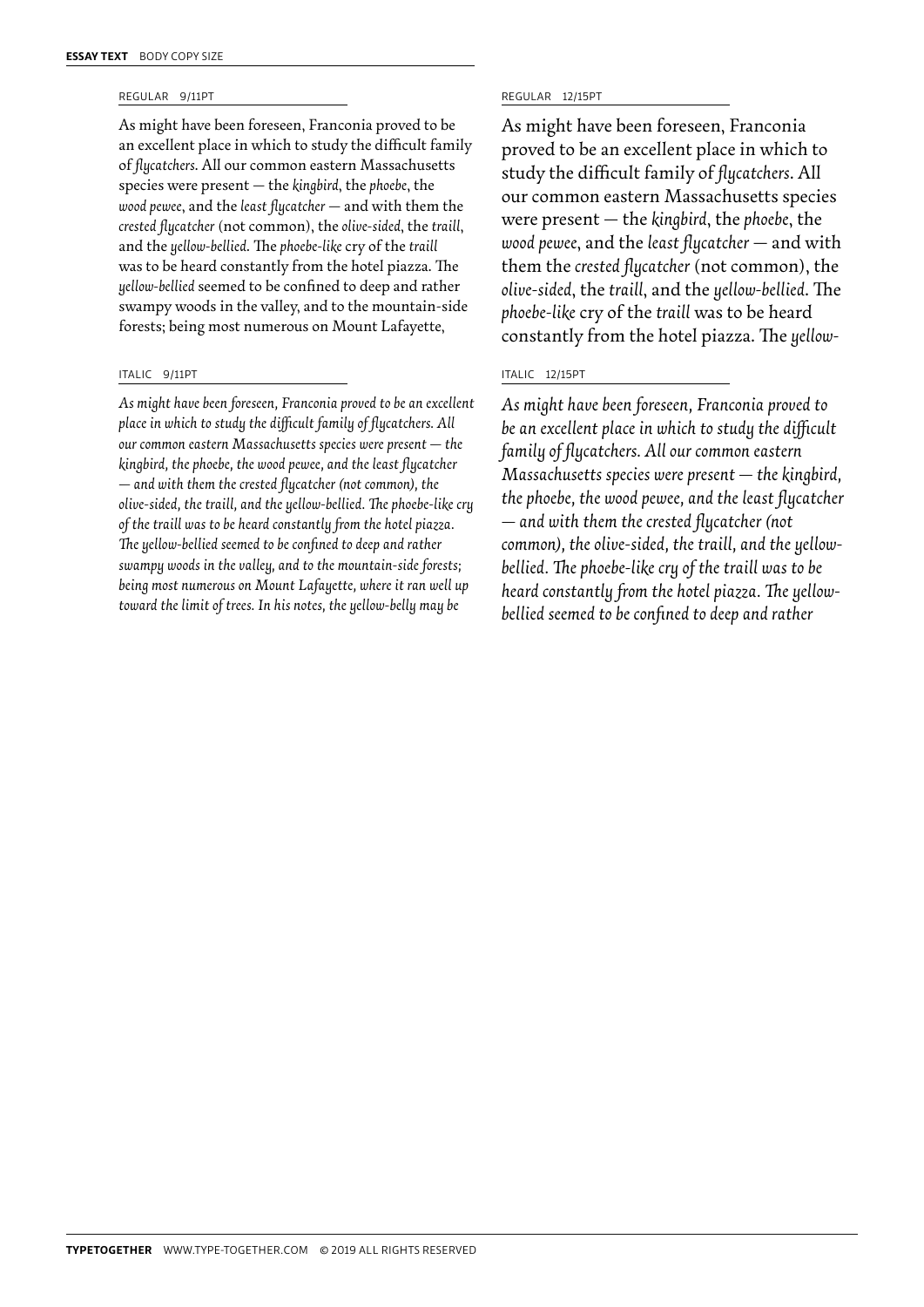#### GERMAN 9/11PT

Im speziellen Sinn bezeichnet das Wort Sprache eine bestimmte Einzelsprache wie Deutsch, Japanisch oder Swahili etc. Die gesprochenen Sprachen der Menschheit werden gemäß ihrer genetischen Verwandtschaft in Sprachfamilien gegliedert. Jede einzelne Sprache wird dabei anhand der sogenannten Language Codes nach den ISO-639-Teilnormen international eindeutig klassifiziert. Von den heute rund 6500 gezählten Einzelsprachen – laut National Geographic Society seien

#### PORTUGUESE 9/11PT

Linguagem pode se referir tanto à capacidade especificamente humana para aquisição e utilização de sistemas complexos de comunicação, quanto a uma instância específica de um sistema de comunicação complexo. O estudo científico da linguagem, em qualquer um de seus sentidos, é chamado linguística.Atualmente, entre 3000 e 6000 línguas são usadas pela espécie humana, e um número muito maior era usado no passado. As línguas naturais são os exemplos mais marcantes que

#### TURKISH 9/11PT

İnsanlar arasındaki anlaşmayı sağlayan bir araç olarak tanımlanabilir. Bu bağlamda dil, kelimelerden oluşan, yani vücut dili gibi sözlü olmayan iletişim biçimlerinin yanı sıra insanların en etkili iletişim şekli olan sözlü iletişimi tanımlar. Dil, ses dalgaları aracılığıyla akustik olarak ve kelimeler aracılığıyla veya işaret dilinde olduğu gibi işaretler aracılığıyla görsel olarak aktarılır ("İşaret dili" ile karşılaştırınız). Ayrıca dokunma vasıtasıyla dokunsal işaretlerle veya Lorm'lar aracılığıyla

#### ICELANDIC 9/11PT

Mál er kerfi merkja, tákna, hljóða og orða sem notuð eru saman til þess að lýsa hugtökum, hugmyndum, merkingum og hugsunum. Málfræðingar eru þeir sem að rannsaka mál, en í nútímanum var málfræði fyrst kynnt sem vísindagrein af Ferdinand de Saussure. Þeir sem að tala mál, eða nota það á annan hátt, eru taldir með sem hluti af málsamfélagi þess máls. Tungumál er hugtak sérstaklega notað um þau mál sem að hafa hljóðkerfi. Fjölmörg tungumál eru til í heiminum í dag, ýmist

#### FRENCH 9/11PT

Les gestes sont la méthode de communication la plus connue, utilisée par diverses espèces dont l'ensemble des primates. C'est également le cas des abeilles et leurs danses : lorsqu'une abeille exploratrice revient vers sa ruche après avoir trouvé une source de nectar, elle peut effectuer une danse en rond indiquant que cette source se situe à moins de 50 mètres, ou une danse en huit indiquant que cette source est plus lointaine. De plus, la vitesse et la durée de ces danses témoignent de

#### NORWEGIAN 9/11PT

Et språk er et dynamisk sett av synlige, hørbare eller følbare symboler for kommunikasjon og elementer som brukes for å manipulere dem. Språk kan også henvise til bruken av slike systemer som et generelt fenomen. Eksempler på språk er naturlig språk (menneskelige enkeltspråk, for eksempel norsk), kunstige språk (for eksempel esperanto) og programmeringsspråk (for eksempel Java). Menneskespråk omtales vanligvis som naturlige språk, og vitenskapen om menneskespråk kalles lingvis-

#### SWEDISH 9/11PT

Språk eller tungomål är en del av olika system för kommunikation, som används av människor och som vi börjar tillägna stora bitar av redan under våra första levnadsår. Barn lär sig använda språk lika naturligt, som de lär sig att gå. Språket kommuniceras exempelvis via talat språk, teckenspråk, kognitioner och skrift, som är bärare av språk i en rad olika kommunikationssystem. Begreppet språk har två nära sammanbundna men ändå separata betydelser; dels syftar det på det mänskliga språket

#### SPANISH 9/11PT

Un lenguaje (del provenzal lenguatge y del latín lingua) es un sistema de comunicación estructurado para el que existe un contexto de uso y ciertos principios combinatorios formales. Existen contextos tanto naturales como artificiales. Desde un punto de vista más amplio, el lenguaje indica una característica común a los humanos y a otros animales (animales no simbólicos) para expresar sus experiencias y comunicarlas a otros mediante el uso de símbolos, señales y sonidos registra-

#### CZECH 9/11PT

Vědecký obor zabývající se zkoumáním jazyka se nazývá lingvistika. Otázky týkající se filosofie jazyka byly pokládány již ve starověkém Řecku, byly zde otázky typu zda mohou slova reprezentovat zkušenost nebo motivovanost obsahu slov, konkrétními památkami jsou například Platónovy dialogy Gorgias a Faidros. Ještě časnějším dokladem uvažování o jazyku jsou gramatiky sanskrtu, nejranější záznamy o kodifikaci liturgického jazyka a uspořádání znaků do abecedy patří do období 8. století

#### ITALIAN 9/11PT

Il linguaggio, in linguistica, è il complesso definito di suoni, gesti e movimenti attraverso il quale si attiva un processo di comunicazione. La facoltà di rappresentare mentalmente un significato è presente in molte specie di animali, tra le quali l'essere umano. La capacità di elaborare e produrre un linguaggio verbale, nell'uomo, si è sviluppata a seguito di mutamenti strutturali della cavità orale. In particolare l'arretramento dell'ugola ha reso l'essere umano capace di esprimere una

#### POLISH 9/11PT

Język służy do przedstawiania rzeczywistości dotyczącej przedmiotów, czynności czy abstrakcyjnych pojęć za pomocą znaków. Zbiór znaków w języku jest otwarty. Wynika to z faktu, że znakiem językowym jest każdy tekst, każda sformułowana wypowiedź, posiadająca znaczenie. Jednostka posługująca się językiem może więc za pomocą jego systemu tworzyć nieskończoną liczbę nowych znaków, także takich, z którymi nigdy się wcześniej nie zetknęła. Znaki te niekoniecznie wzbogacają

#### FINNISH 9/11PT

Kieli on järjestelmä, jossa ihminen ilmaisee ajatuksensa kielellisillä merkeillä, abstraktioilla. Näitä merkkejä nimitetään kielellisiksi ilmauksiksi. Puhutuissa kielissä kuuluvia (auditiivisia) merkkejä tuotetaan puhe-elimillä. Kirjoitetussa kielessä kielelliset ilmaukset on tehty silmin nähtäviksi eli luettaviksi. Viitotuissa kielissä kielelliset ilmaukset ovat visuaalisia, eivät auditiivisia. Eri kieliä tutkii kielitiede. Kognitiotiede tutkii kieltä hieman erilaisesta näkökulmasta: biolingvistiikka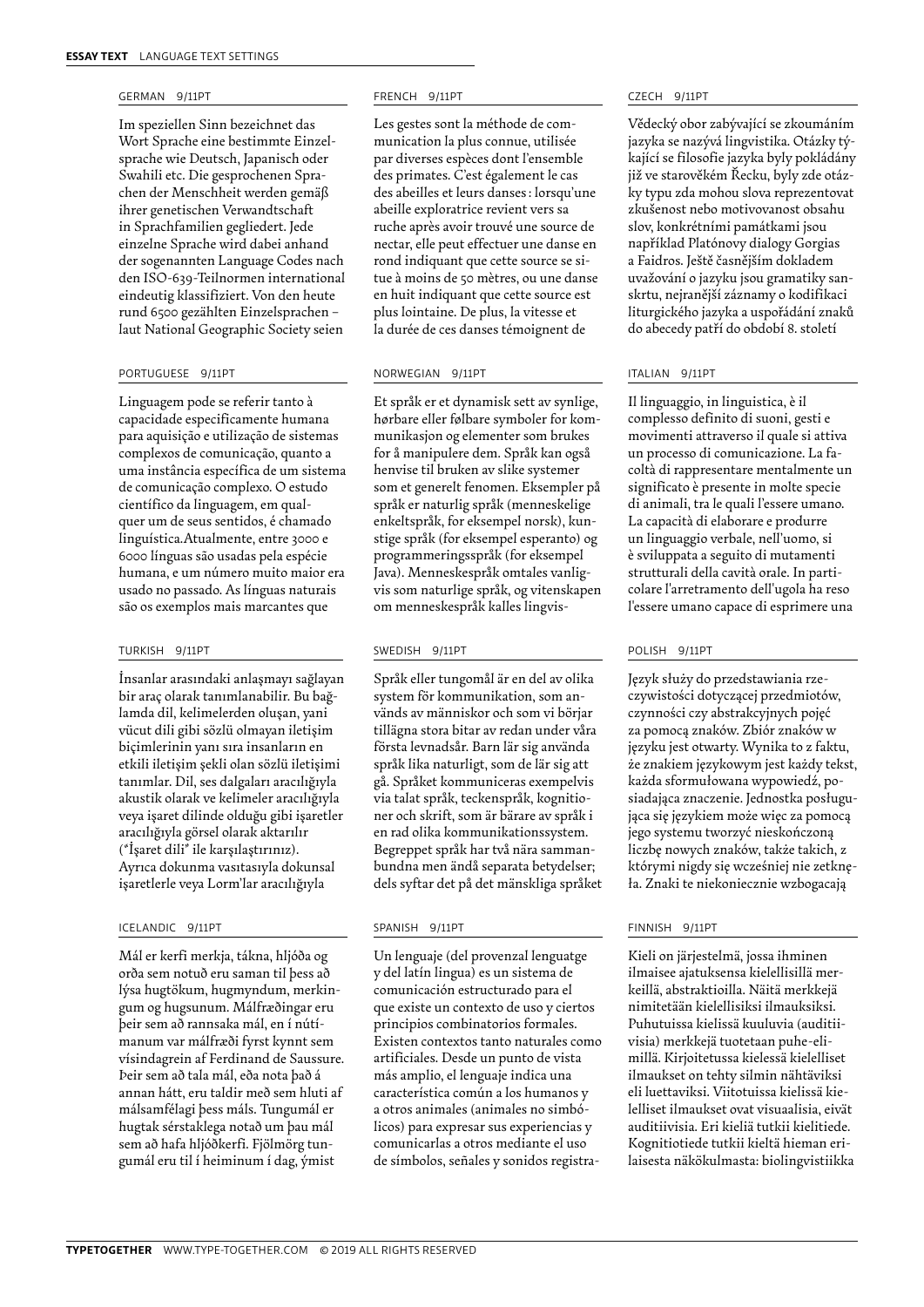| <b>ALL CAPS</b>                                                              |                                                                                |
|------------------------------------------------------------------------------|--------------------------------------------------------------------------------|
| ¿para texto?<br>1708 a-b [ende] H@I                                          | ¿PARA TEXTO?<br>1708 A-B [ENDE] H@I                                            |
| ALL SMALL CAPS                                                               |                                                                                |
| ¿Para texto?<br>1708 A-b [Ende] H@I                                          | ¿PARA TEXTO?<br>1708 A-B [ENDE] H@I                                            |
| ALL CAPS                                                                     |                                                                                |
| ¿Para texto?<br>1708 A-b [Ende] H@I                                          | ¿PARA TEXTO?<br>1708 A-B [ENDE] H@I                                            |
| LIGATURES                                                                    |                                                                                |
| The, Affiliate, físico, fjord, offkey<br>Interrowhat!? WHAT!? etc.<br>--- -- | The, affiliate, físico, fjord, offkey<br>Interrowhat? WHAT? &c.                |
| DISCRETIONARY LIGATURES                                                      |                                                                                |
| Häckeln, contact, estaño                                                     | Häckeln, contact, estaño                                                       |
| PROPORTIONAL OLDSTYLE FIGURES                                                |                                                                                |
| 0123456789\$€¢£¥fŧ%‰                                                         | 0123456789\$€¢£¥fŧ%‰                                                           |
| PROPORTIONAL LINING FIGURES (DEFAULT)                                        |                                                                                |
| 0123456789\$€¢£¥fŧ%%                                                         | 0123456789\$€¢£¥fŁ%%                                                           |
| TABULAR OLDSTYLE & SLASHED ZERO                                              |                                                                                |
| 00123456789\$€¢£¥ft                                                          | 00123456789\$E¢£¥ft                                                            |
| TABULAR LINING FIGURES & SLASHED ZERO                                        |                                                                                |
| 00123456789\$€¢£¥fŧ                                                          | 00123456789\$€¢£¥fŁ                                                            |
| NUMERATOR/DENOMINATOR                                                        |                                                                                |
| 345(x+y)/678, 89/120                                                         | $\frac{345(x+y)}{678}$ , $\frac{89}{120}$                                      |
| <b>ARBITRARY FRACTIONS</b>                                                   |                                                                                |
| $1/2$ 3/4 $1/46$ 5/7 2/98                                                    | $\frac{1}{2}$ $\frac{3}{4}$ $\frac{1}{4}$ $\frac{5}{7}$ $\frac{2}{9}$          |
| SUPERIOR/INFERIOR                                                            |                                                                                |
| $H_2O$ xb8 y3 + 5 aIndex                                                     | $H_2O$ $x_{bs}$ $y^{3+5}$ a Index                                              |
| ORDINALS                                                                     |                                                                                |
| 1st 2nd 3rd Mlle 2e 85th Ma No.                                              | 1st 2nd 3rd Mlle 2 <sup>e</sup> 85 <sup>th</sup> M <sup>a</sup> N <sup>o</sup> |
| <b>HISTORICAL FORMS</b>                                                      |                                                                                |
| That is the question<br>CAROLUM                                              | That if the queftion<br>CAROLVM                                                |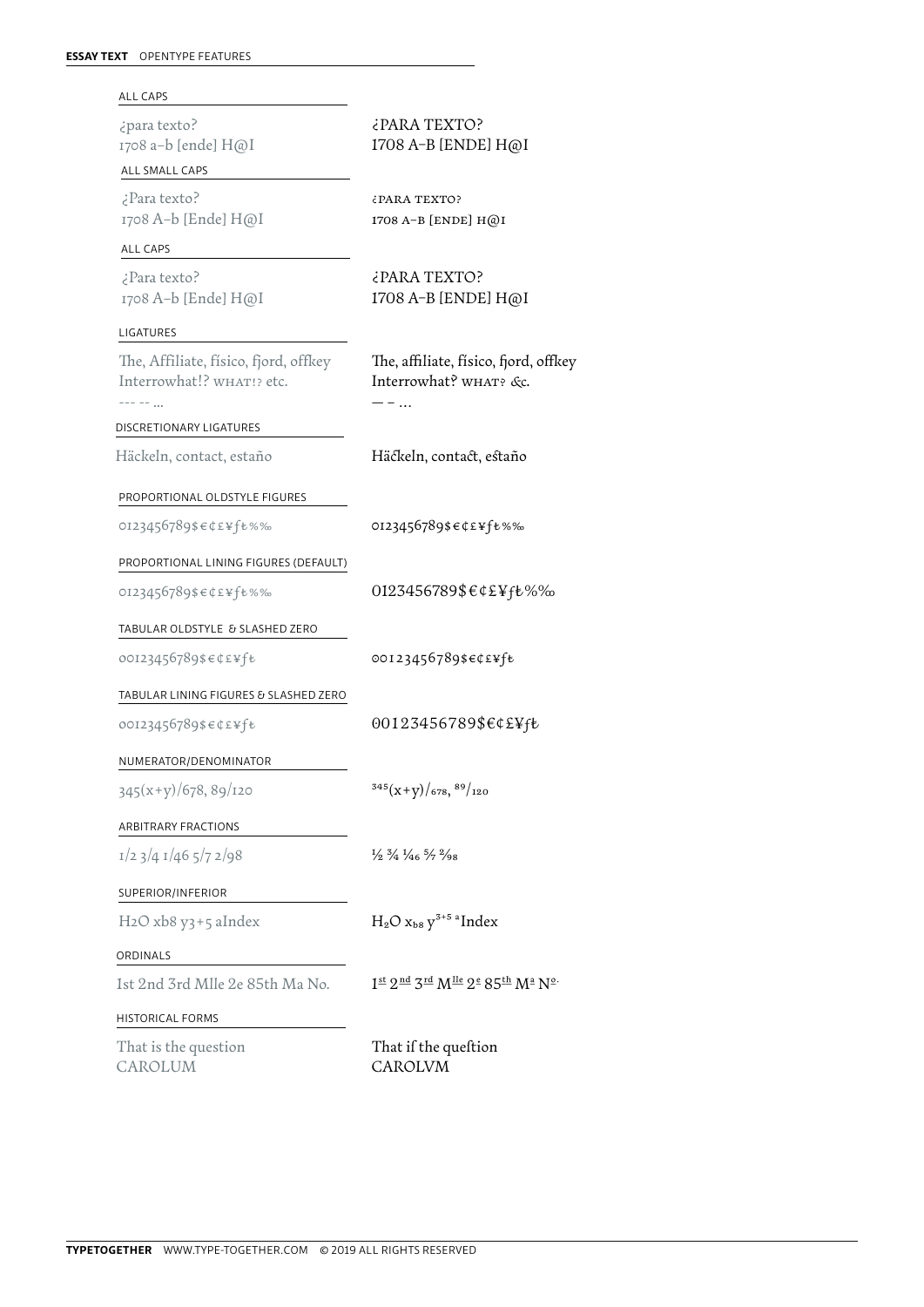ÿẅ ÿẁ ÿy ÿý ÿŷ ÿÿ ÿỳ ỳv ỳw ỳẃ ỳŵ ỳẅ ỳẁ ỳy ỳý ỳŷ ỳÿ ỳỳ *ąf çf ęf gf ğf ĝf ģf ġf ijf įf jf ȷf ĵf ķf ļf ņf ŋf qf ŗf şf șf ſf ţf țf ųf yf ýf ŷf ÿf ỳf ,f ;f {f [f (f "f 'f*

gv gw gẃ gŵ gẅ gẁ gy gý gŷ gÿ gỳ ğv ğw ğẃ ğŵ ğẅ ğẁ ğy ğý ğŷ ğÿ ğỳ ĝv ĝw ĝẃ ĝŵ ĝẅ ĝẁ ĝy ĝý ĝŷ ĝÿ ĝỳ ģv ģw ģẃ ģŵ ģẅ ģẁ ģy ģý ģŷ ģÿ ģỳ ġv ġw ġẃ ġŵ ġẅ ġẁ ġy ġý ġŷ ġÿ ġỳ rv rw rẃ rŵ rẅ rẁ ry rý rŷ rÿ rỳ ŕv ŕw ŕẃ ŕŵ ŕẅ ŕẁ ŕy ŕý ŕŷ ŕÿ ŕỳ řv řw řẃ řŵ řẅ řẁ řy řý řŷ řÿ řỳ ŗv ŗw ŗẃ ŗŵ ŗẅ ŗẁ ŗy ŗý ŗŷ ŗÿ ŗỳ vv vw vẃ vŵ vẅ vẁ vy vý vŷ vÿ vỳ wv ww wẃ wŵ wẅ wẁ wy wý wŷ wÿ wỳ ẃv ẃw ẃẃ ẃŵ ẃẅ ẃẁ ẃy ẃý ẃŷ ẃÿ ẃỳ ŵv ŵw ŵẃ ŵŵ ŵẅ ŵẁ ŵy ŵý ŵŷ ŵÿ ŵỳ ẅv ẅw ẅẃ ẅŵ ẅẅ ẅẁ ẅy ẅý ẅŷ ẅÿ ẅỳ ẁv ẁw ẁẃ ẁŵ ẁẅ ẁẁ ẁy ẁý ẁŷ ẁÿ ẁỳ xv xw xẃ xŵ xẅ xẁ xy xý xŷ xÿ xỳ yv yw yẃ yŵ yẅ yẁ yy yý yŷ yÿ yỳ ýv ýw ýẃ ýŵ ýẅ ýẁ ýy ýý ýŷ ýÿ ýỳ ŷv ŷw ŷẃ ŷŵ ŷẅ ŷẁ ŷy ŷý ŷŷ ŷÿ ŷỳ ÿv ÿw ÿẃ ÿŵ

ğw ğẃ ğŵ ğẅ ğẁ ğy ğý ğŷ ğÿ ğỳ ĝv ĝw ĝẃ ĝŵ ĝẅ ĝẁ ĝy ĝý ĝŷ ĝÿ ĝỳ ģv ģw ģẃ ģŵ ģẅ ģẁ ģy ģý ģŷ ģÿ ģỳ ġv ġw ġẃ ġŵ ġẅ ġẁ ġy ġý ġŷ ġÿ ġỳ rv rw rẃ rŵ rẅ rẁ ry rý rŷ rÿ rỳ ŕv ŕw ŕẃ ŕŵ ŕẅ ŕẁ ŕy ŕý ŕŷ ŕÿ ŕỳ řv řw řẃ řŵ řẅ řẁ řy řý řŷ řÿ řỳ ŗv ŗw ŗẃ ŗŵ ŗẅ ŗẁ ŗy ŗý ŗŷ ŗÿ ŗỳ vv vw vẃ vŵ vẅ vẁ vy vý vŷ vÿ vỳ wv ww wẃ wŵ wẅ wẁ wy wý wŷ wÿ wỳ ẃv ẃw ẃẃ ẃŵ ẃẅ ẃẁ ẃy ẃý ẃŷ ẃÿ ẃỳ ŵv ŵw ŵẃ ŵŵ ŵẅ ŵẁ ŵy ŵý ŵŷ ŵÿ ŵỳ ẅv ẅw ẅẃ ẅŵ ẅẅ ẅẁ ẅy ẅý ẅŷ ẅÿ ẅỳ ẁv ẁw ẁẃ ẁŵ ẁẅ ẁẁ ẁy ẁý ẁŷ ẁÿ ẁỳ xv xw xẃ xŵ xẅ xẁ xy xý xŷ xÿ xỳ yv yw yẃ yŵ yẅ yẁ yy yý yŷ yÿ yỳ ýv ýw ýẃ ýŵ ýẅ ýẁ ýy ýý ýŷ ýÿ ýỳ ŷv ŷw ŷẃ ŷŵ ŷẅ ŷẁ ŷy ŷý ŷŷ ŷÿ ŷỳ ÿv ÿw ÿẃ ÿŵ ÿẅ ÿẁ ÿy ÿý ÿŷ ÿÿ ÿỳ ỳv ỳw ỳẃ ỳŵ ỳẅ ỳẁ ỳy ỳý ỳŷ ỳÿ ỳỳ

*ąf çf ęf gf ğf ĝf ģf ġf ijf įf jf ȷf ĵf ķf ļf ņf ŋf qf ŗf şf șf ſf ţf țf ųf yf ýf ŷf ÿf ỳf ,f ;f {f [f (f "f 'f*

gv gw gẃ gŵ gẅ gẁ gy gý gŷ gÿ gỳ ğv

 $x \leftrightarrow$ 

#### CONTEXTUAL ALTERNATES

| STYLISTIC SET 01                    |                                                                                                                                                                           |
|-------------------------------------|---------------------------------------------------------------------------------------------------------------------------------------------------------------------------|
| abcdefghijklm                       | ↔↓४₹←→↑‡८メ←                                                                                                                                                               |
| nopqrs                              | $\rightarrow$ $\rightarrow$ $\leftrightarrow$ $\leftarrow$ $\rightarrow$ $\leftrightarrow$                                                                                |
| ABCDEFGHIJKLMN                      | $\circ\;\;\triangleleft\;\;\nabla\;\;\triangleright\;\;\triangle\;\; \circ\;\;\square\;\;\square\;\;\blacktriangleleft\;\;\blacktriangleright\;\;\blacktriangleright\;\;$ |
| <b>STYLISTIC SET O2</b>             |                                                                                                                                                                           |
| ABCDEFGHIJK                         |                                                                                                                                                                           |
| LMNOP                               | જંજુહિઃ∽∽∽૦ •<br>—— <b>જા ૯</b> ૪ ૦૨                                                                                                                                      |
| STYLISTIC SET 03                    |                                                                                                                                                                           |
| &                                   | &                                                                                                                                                                         |
| STYLISTIC SET 04                    |                                                                                                                                                                           |
| &                                   | es                                                                                                                                                                        |
| STYLISTIC SET O5 (ALTERNATE HYPHEN) |                                                                                                                                                                           |
| on-screen                           | on-screen                                                                                                                                                                 |
| STYLISTIC SET O6                    |                                                                                                                                                                           |
| Que que                             | Que que                                                                                                                                                                   |
| STYLISTIC SET O7                    |                                                                                                                                                                           |
| que                                 | que                                                                                                                                                                       |
| STYLISTIC SET O8                    |                                                                                                                                                                           |
| great, yes                          | great, yes                                                                                                                                                                |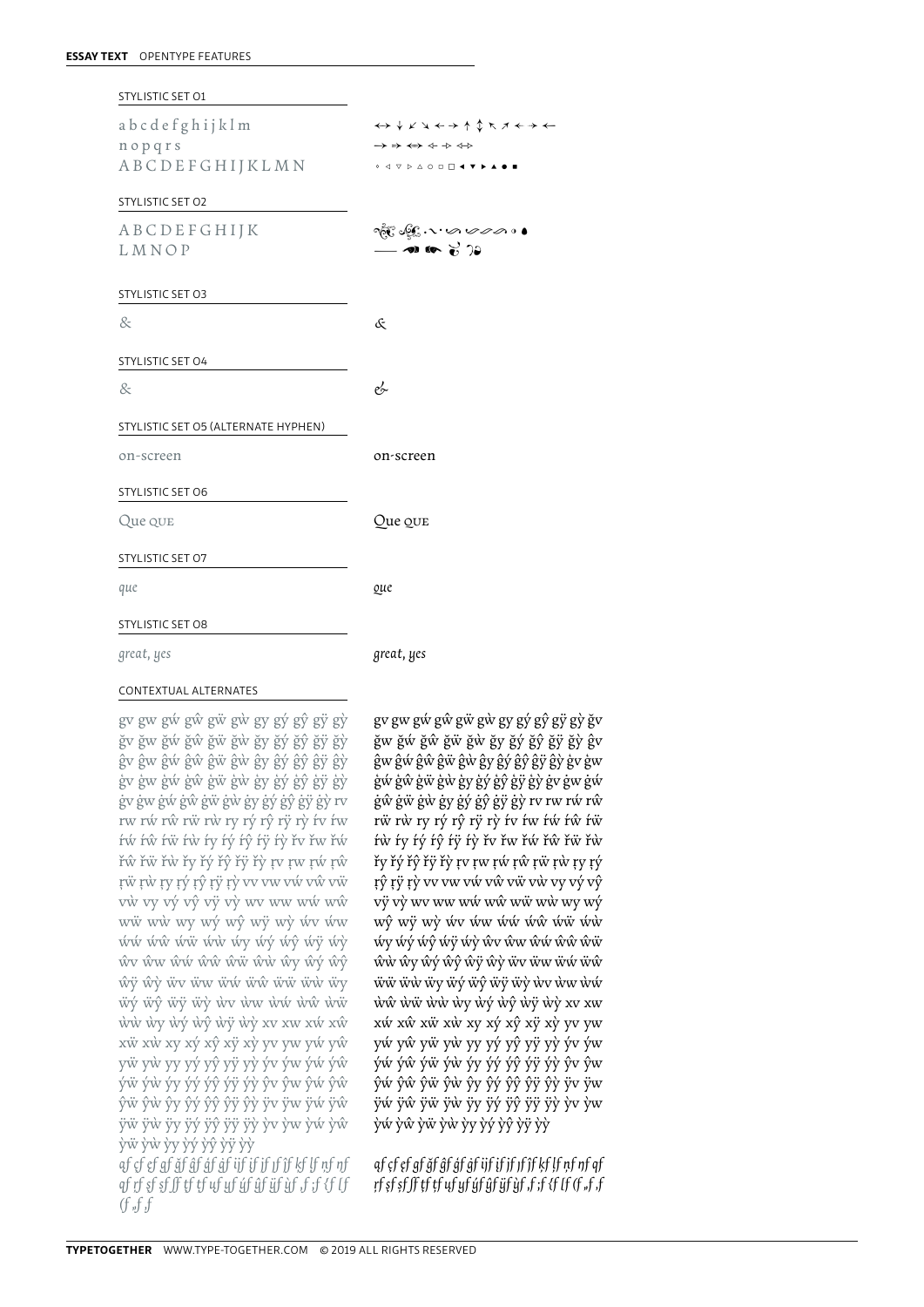#### UPPERCASE

**ABCDEFGHIJKLMNOPQRSTUVWXY** Z Æ Ð IJ N Œ Þ ß ÁĂ Â À À À A Å Å Å Ã Æ É Ć Č Ç Ĉ ĊĐĎĐEÉĔĚÊËĖÈĒĘĞĜĢĠĦĤÍĬÎÏÌĪĮ ĨJĴĶLĹĽĻĿŁŃŇŅŊÑÓŎÔÖŎŐŌØŐÕŔ ŘRŚŠSŜS ŦŤTTÚŬŨŨŨŨŰŪUŮŨŴŴŴ WÝŶŸŶŹŽŻ

#### LOWERCASE

abcdefghijklmnopqrstuvwxyzæðijnœþß 11 K fá ă â ä à ā a å å ã æ ć č ç ĉ c d' đ é ĕ ě ê ë è è ē e ğ ĝ g g h hĥií i i i i i j i j j k k ĺ ľ l l ł n n n n n n o o o o o o o o o o o o  $f\check{r}$ rśš ş ŝ ş f t t t t ú ŭ û ü ù ű ū u ů ũ w ŵ w w v  $\hat{v}$  y v z ž ż

#### SMALL CAPS

ABCDEFGHIJKLMNOPQRSTUVWXYZÆÐIJN ĘĞĜĢĠHĦĤIÍĬÎÏÏĨĪĮĨJ|ĴĶKĹĽĻĿŁŃ'NŇŅŅÑ  $\delta\,\delta\,\delta\,\delta\,\delta\,\delta\,\delta\,\phi\,\delta\,\delta\,\tilde{\mathfrak{h}}\,\tilde{\mathfrak{h}}\,\tilde{\mathfrak{g}}\,\tilde{\mathfrak{s}}\,\tilde{\mathfrak{s}}\,\tilde{\mathfrak{s}}\,\tilde{\mathfrak{r}}\,\tilde{\mathfrak{r}}\,\tilde{\mathfrak{r}}\,\tilde{\mathfrak{v}}\,\tilde{\mathfrak{v}}\,\tilde{\mathfrak{v}}\,\tilde{\mathfrak{v}}\,\tilde{\mathfrak{v}}\,\tilde{\mathfrak{v}}\,\tilde{\mathfrak{v}}$  $\tilde{U} \; \hat{W} \; \hat{W} \; \ddot{W} \; \hat{W} \; \hat{Y} \; \hat{Y} \; \ddot{Y} \; \hat{Z} \; \dot{Z} \; \dot{Z}$ 

#### ATERNATES (STYLISTIC & CONTEXTUAL)

 $0.066$ 

LIGATURES

Th fb ffb ffh ffj ffk fft fh fj fk ft ff ffi ffl fi fl ... ? ?  $\&c.$  -

DISCRETIONARY LIGATURES

ch ck ct sh sk sp st

**HISTORICAL FORMS** 

 $s$  fi fj J U

PUNCTUATION

 $\{x^{k+1}, x^{k+2}, \ldots, x^{k+1}\}$   $\{y^{k}\}\$   $\{y^{k}\}\$   $\{y^{k}\}\$ 

PUNCTUATION (SMALL CAPS)

 $\cdot$ ,:;...! i? è ?  $\zeta$ ,  $\xi$ <sup>,  $\zeta$ </sup>  $\cdots$   $\xi$   $\times$   $\xi$   $\neq$   $\xi$   $\omega$   $\zeta$   $\zeta$   $\zeta$   $\zeta$   $\zeta$   $\zeta$   $\zeta$   $\zeta$   $\zeta$   $\zeta$   $\zeta$   $\omega$   $\xi$   $\zeta$   $\zeta$   $\zeta$   $\zeta$   $\zeta$   $\zeta$   $\zeta$   $\zeta$   $\zeta$   $\zeta$   $\zeta$   $\$ 

SYMBOLS

 $\left| \right|$   $\int$   $\left| \right|$   $\left| \right|$   $\left| \right|$   $\circ$   $\left| \right|$   $\circ$   $\left| \right|$   $\circ$   $\left| \right|$   $\left| \right|$   $\circ$   $\left| \right|$   $\left| \right|$   $\circ$   $\left| \right|$   $\circ$   $\left| \right|$   $\circ$   $\left| \right|$   $\circ$   $\left| \right|$   $\circ$   $\left| \right|$   $\circ$   $\left| \right|$   $\circ$   $\left| \right|$   $\circ$   $\left$ 

SYMBOLS (SMALL CAPS)

 $5$  € &  $@$  \*  $°$ 

ARROWS & GEOMETRIC SHAPES (SSO1)

↔↓⊬⊻₹←→↑↨↖↗←→←→→⇔←←→  $\bullet\;\lhd\;\nabla\;\triangleright\;\!\triangle\;\!\circ\;\square\;\square\;\blacktriangleleft\; \blacktriangleright\;\blacktriangle\;\bullet\;\blacksquare$ 

PROPORTIONAL OLDSTYLE FIGURES

 $0123456789$ \$ $60$ £¥ $f$  $t$ F₹ $\n <sup>°</sup>$ %  $\%$   $N$ °

PROPORTIONAL LINING FIGURES (DEFAULT)

 $0123456789$ \$ $642$ ¥ftF₹ $0$  x % % 9

#### TABULAR OLDSTYLE FIGURES

OOI23456789\$ $\epsilon$ ¢£¥f $\epsilon$ F₹N¤§

TABULAR LINING FIGURES

 $00123456789$ \$ $$$ €¢£¥fŁF₹ $0$  ¤

FIGURES (SMALL CAPS)

```
0123456789$66£¥F t %
```
SUPERSCRIPTS

```
\Box 0 1 2 3 4 5 6 7 8 9 ÷ = - x + - - = () - , .
\Boxa b c d e é è f g h i j k l m n o p q r s t u v w x y z
```
#### **SUBSCRIPTS**

 $H_{0123456789}$  --= +÷-x()-..  $\mathcal{H}$  a b c d e é è f g h i j k I m n o p q r s t u v w x y z

#### NUMERATOR/DENOMINATOR

 $abcd$ efghijklmnopqrstuvwxyz/ 0 1 2 3 4 5 6 7 8 9 + - = ( ) -, . / 0 1 2 3 4 5 6 7 8 9

#### **FRACTIONS**

 $\frac{1}{2}$   $\frac{1}{3}$   $\frac{2}{3}$   $\frac{1}{4}$   $\frac{3}{4}$   $\frac{1}{5}$   $\frac{2}{5}$   $\frac{3}{5}$   $\frac{4}{5}$   $\frac{1}{6}$   $\frac{5}{6}$   $\frac{1}{7}$   $\frac{2}{7}$   $\frac{3}{7}$  $\frac{4}{7}$  5/7  $\frac{6}{7}$  1/8 3/8 5/8 7/8 1/9 2/9  $\frac{4}{9}$  5/9 7/9 8/9

#### ORDINALS

ORDINALS (SMALL CAPS)

```
H \triangleq 2 No
```
MATHEMATICAL OPERATORS

 $\sqrt{-1} \cdot \approx \neq \leq \geq \leq \Rightarrow - + \pm \div \times \partial \Delta \prod \sum \sqrt{\infty} \int \Omega \mu \pi$  $\forall \exists \nexists \in \text{ } \notin \cap \cup \ldots \subset \supset \text{ } \not\subseteq \text{ } \ni \subseteq \supseteq$ 

DIACRITICAL MARKS

 $\frac{1}{2}$   $\sqrt{2}$   $\sqrt{2}$   $\sqrt{2}$   $\sqrt{2}$   $\sqrt{2}$   $\sqrt{2}$   $\sqrt{2}$   $\sqrt{2}$   $\sqrt{2}$   $\sqrt{2}$   $\sqrt{2}$   $\sqrt{2}$   $\sqrt{2}$   $\sqrt{2}$   $\sqrt{2}$   $\sqrt{2}$   $\sqrt{2}$   $\sqrt{2}$   $\sqrt{2}$   $\sqrt{2}$   $\sqrt{2}$   $\sqrt{2}$   $\sqrt{2}$   $\sqrt{2}$   $\sqrt{2}$   $\sqrt{2}$   $\sqrt$ 

#### ORNAMENTS (SSO2)

```
क्टें अस्ति पर स्टब्य वा साला हो २२ —
```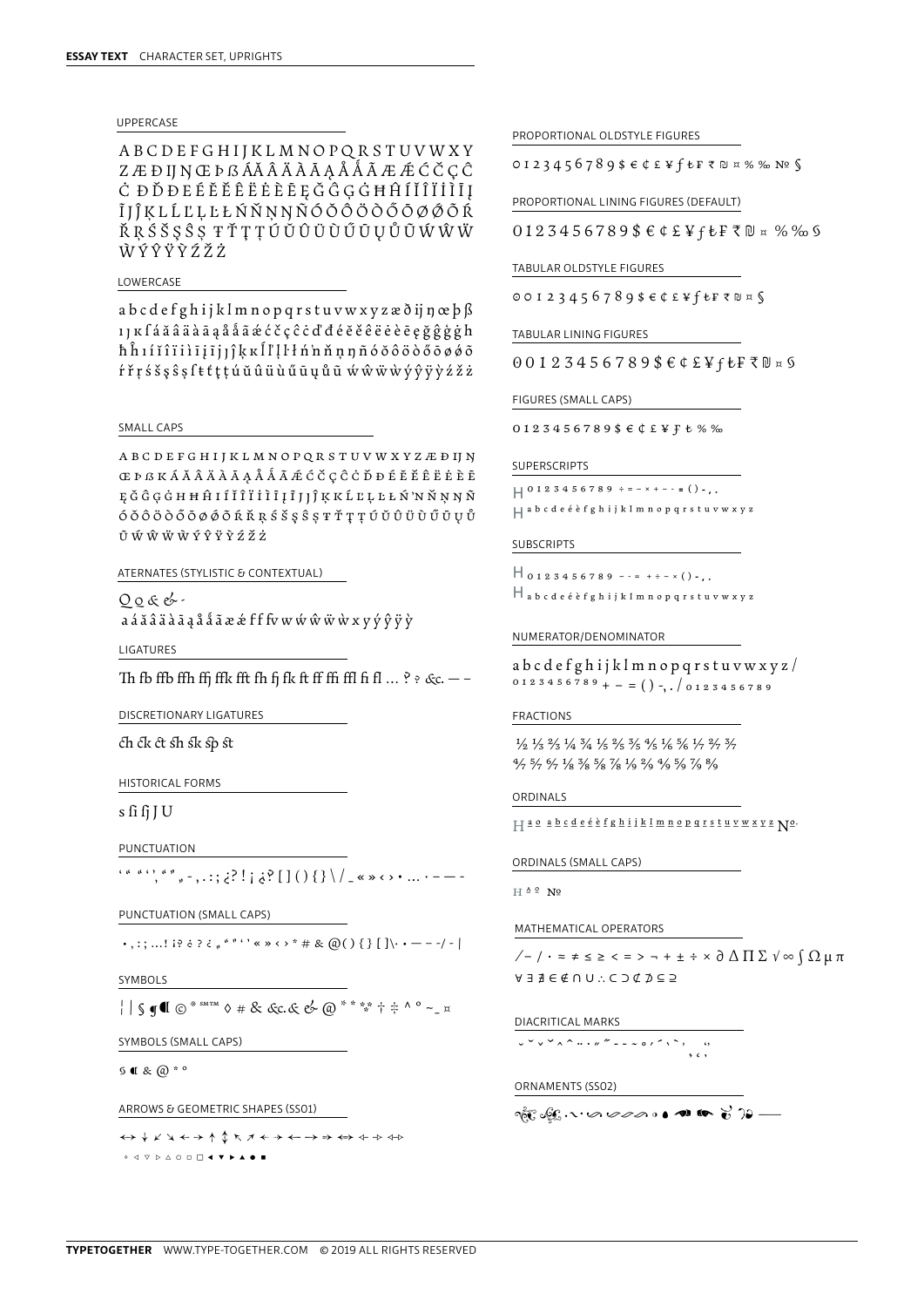#### UPPERCASE

ABCDEFGHIJKLMNOPORSTUVWXYZÆ ÐIJŊŒÞßÁĂÂÄÀÀĄÅÅÅÆĆČÇĈĊĐĎĐEÉ ĔĔÊËĖÈĒĘĞĜĢĠĦĤÍĬĨĨĬĨĮĨJĴĶĹĽĻĿŁ ŃŇŅŊÑÓŎÔÖÒŐŌØŐÕŔŘŖŚŠŞŜŞŦŤŢŢÚ ŬÛÜÙŰŨUŮŨŴŴŴŴÝŶŸŶŹŽŻ

#### LOWERCASE

abcdefghijklmnopqrstuvwxyzæðijnœb  $\beta$ 1]  $\kappa$   $f$  á  $\tilde{a}$   $\tilde{a}$   $\tilde{a}$   $\tilde{a}$   $\tilde{a}$   $\tilde{a}$   $\tilde{a}$   $\tilde{c}$   $\tilde{c}$   $\tilde{c}$   $\tilde{c}$   $\tilde{d}$   $\tilde{d}$   $\tilde{d}$   $\tilde{c}$   $\tilde{c}$   $\tilde{c}$   $\tilde{e}$   $\tilde{e}$   $\tilde{e}$   $\tilde{e}$   $\tilde{e}$   $\tilde$  $\hat{h}$  i i î i i i i i j î  $\hat{h}$  k k  $\hat{I}$   $\hat{l}$   $\hat{l}$   $\hat{l}$   $\hat{t}$   $\hat{h}$   $\hat{n}$   $\hat{n}$   $\hat{p}$   $\hat{o}$   $\hat{o}$   $\hat{o}$   $\hat{o}$   $\hat{o}$   $\hat{o}$   $\hat{f}$   $\hat{f}$   $\hat{f}$   $\hat{f}$   $\hat{s}$   $\hat{s}$   $\hat{s}$  $\hat{s}$  s  $t$   $t$   $t$   $t$   $\hat{u}$   $\hat{u}$   $\hat{u}$   $\hat{u}$   $\hat{u}$   $\hat{u}$   $\hat{u}$   $\hat{u}$   $\hat{w}$   $\hat{w}$   $\hat{w}$   $\hat{u}$   $\hat{y}$   $\hat{y}$   $\hat{z}$   $\hat{z}$   $\hat{z}$ 

#### SMALL CAPS

ABCDEFGHIJKLMNOPQRSTUVWXYZÆÐIJN  $\tilde{G}$   $\tilde{G}$   $G$   $\tilde{G}$   $H$  I I  $\tilde{I}$   $\tilde{I}$   $\tilde{I}$   $\tilde{I}$   $\tilde{I}$   $\tilde{I}$   $\tilde{I}$   $\tilde{I}$   $\tilde{I}$   $\tilde{I}$   $\tilde{I}$   $\tilde{I}$   $\tilde{I}$   $\tilde{I}$   $\tilde{I}$   $\tilde{I}$   $\tilde{I}$   $\tilde{I}$   $\tilde{I}$   $\tilde{I}$   $\$ ÝŶŸ*ŶŹ*ŽŹ

ATERNATES (STYLISTIC & CONTEXTUAL)

```
QTgğĝģġqyýŷÿyfzźžifffk
```
LIGATURES

Th fb ffb ffh ffi ffk fft fi fi fk ft ff ffi ffl fi fl ?  $\cdot$  esc. ... --

DISCRETIONARY LIGATURES

ch ck ct sh sk sp st

**HISTORICAL FORMS** 

 $s$  fi fj J U

PUNCTUATION

 $\left\{ \begin{array}{c} (u, u, v, u, v, v, \ldots, v, \ldots) \in \mathbb{R}^n, \\ v, v, v, v, v, \ldots \end{array} \right\}$ 

PUNCTUATION (SMALL CAPS)

SYMBOLS

SYMBOLS (SMALL CAPS)

 $9 \times \textcircled{a}$  \*  $\circ$ 

ARROWS & GEOMETRIC SHAPES (SSO1)

↔↓⊬⊻★→↑↨↖↗←→←→→⇔←→←→  $\bullet\;\;4\;\nabla\;\triangleright\;\Delta\;\Omega\;\square\;\square\;\blacktriangleleft\;{\bf v}\;\blacktriangleright\;\blacktriangle\;{\bf e}\;{\bf 1}$ 

PROPORTIONAL OLDSTYLE FIGURES

 $0123456789$ \$ $\epsilon$ ¢£¥ $f$ *ŧ* $\alpha$  $\epsilon$ F¥%%  $\alpha$ <sup>0</sup>

PROPORTIONAL LINING FIGURES (DEFAULT)

#### TABULAR OLDSTYLE FIGURES

 $0012345678956454464846$ 

TABULAR LINING FIGURES

 $00123456789$ \$ $64$ £¥f $6x$ €F¥§

FIGURES (SMALL CAPS)

 $0123456789$ \$ $64$ £¥ $f$ *t*%%

SUPERSCRIPTS

 $H$  0 1 2 3 4 5 6 7 8 9 0 - - = + ÷ × () - , .  $H$  a b c d e f g h i j l m n o p q r s t u v w x y z

**SUBSCRIPTS** 

 $H_{0123456789---++~x}$  ()-,.  $H$  a b c d e f g h i j l m n o p q r s t u v w x y z

#### NUMERATOR/DENOMINATOR

abcdefghijlmnopqrstuvwxyz/  $0123456789/0123456789$ 

#### **FRACTIONS**

 $\frac{1}{2}$   $\frac{1}{3}$   $\frac{2}{3}$   $\frac{1}{4}$   $\frac{3}{4}$   $\frac{1}{5}$   $\frac{2}{5}$   $\frac{3}{5}$   $\frac{4}{5}$   $\frac{1}{6}$   $\frac{5}{6}$   $\frac{1}{7}$   $\frac{2}{7}$   $\frac{3}{7}$  $\frac{4}{7}$  5/7 6/7  $\frac{1}{8}$  3/8 5/8 7/8  $\frac{1}{8}$  3/4  $\frac{2}{9}$   $\frac{4}{9}$  5/9 7/9 8/9

#### ORDINALS

```
\Box \underline{a} \underline{b} \underline{a} \underline{b} \underline{c} \underline{d} \underline{e} f g \underline{h} \underline{i} \underline{i} \underline{l} \underline{m} \underline{n} \underline{o} p q r s \underline{t} \underline{u} \underline{v} \underline{w} x \underline{u} \underline{z} \underline{N} \underline{e}
```
ORDINALS (SMALL CAPS)

```
H \triangleq 2 NQ
```
MATHEMATICAL OPERATORS

```
\sqrt{-1} \cdot \approx \neq \leq \geq \leq \ = \gt - + \pm \div \times \partial \Delta \prod \sum \sqrt{\infty} \int \Omega \mu \piC \supset \text{C} \uparrow \uparrow \subseteq \supset \circ \lnot \supset \frac{9}{2} \circ \frac{9}{2} \frac{9}{2} \frac{9}{2} \frac{9}{2} \frac{9}{2} \frac{1}{2} \frac{1}{2} \frac{1}{2}
```
DIACRITICAL MARKS

#### ORNAMENTS (SSO2)

```
कीः अनि प्याप्य स्थान स्थान स्थान स्थान स्थान स्थान स्थान स्थान स्थान स्थान स्थान स्थान स्थान स्थान स्थान स्थान स्थान स्थान स्थान स्थान स्थान स्थान स्थान स्थान स्थान स्थान स्थान स्थान स्थान स्थान स्थान स्थान स्थान स्थान
```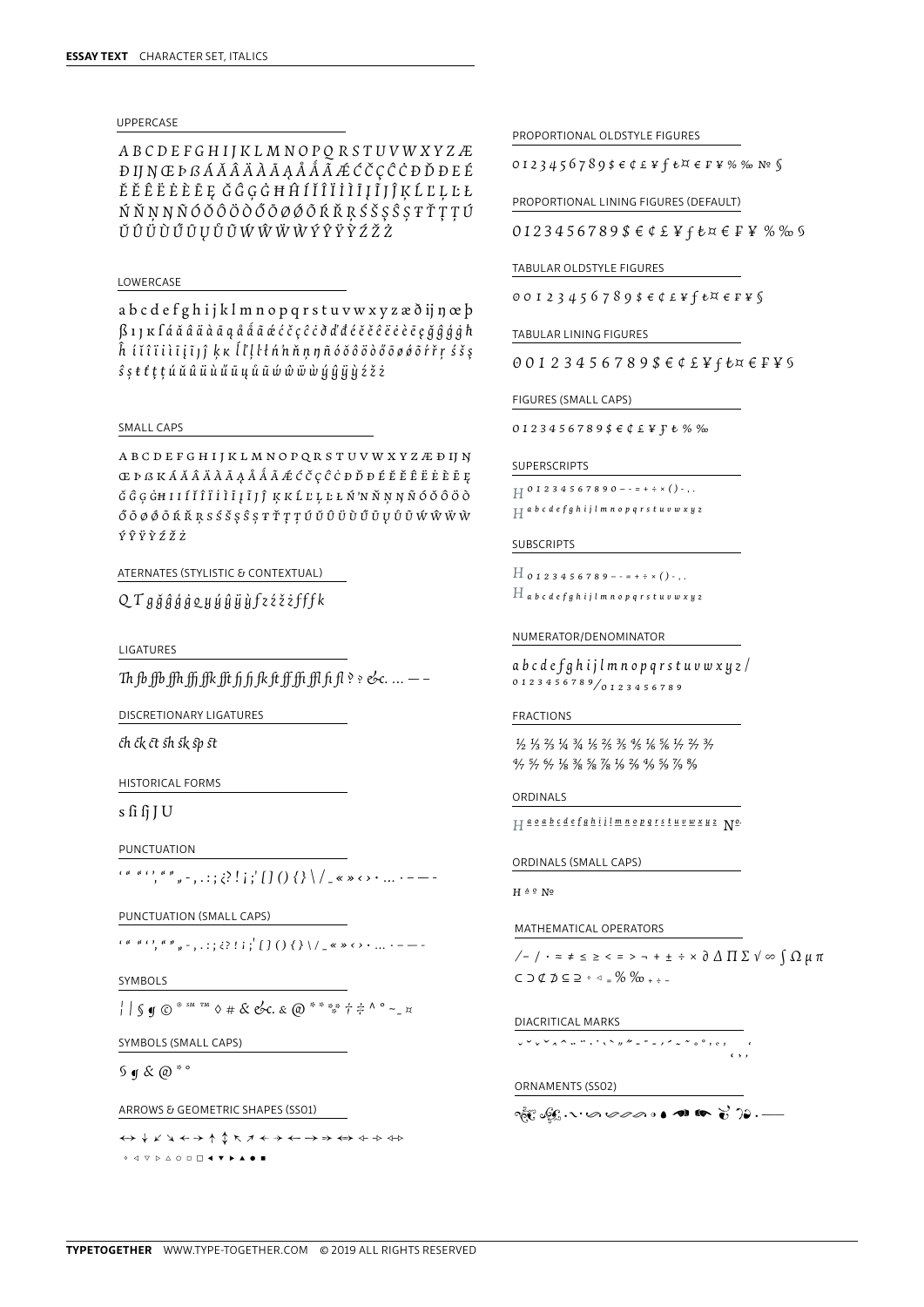#### SUPPORTED LATIN LANGUAGES

Abenaki, Afaan Oromo, Afar, Afrikaans, Albanian, Alsatian, Amis, Anuta, Aragonese, Aranese, Aromanian, Arrernte, Arvanitic (Latin), Asturian, Atayal, Aymara, Bashkir (Latin), Basque, Belarusian (Latin), Bemba, Bikol, Bislama, Bosnian, Breton, Cape Verdean Creole, Catalan, Cebuano, Chamorro, Chavacano, Chichewa, Chickasaw, Cimbrian, Cofán, Cornish, Corsican, Creek, Crimean Tatar (Latin), Croatian, Czech, Danish, Dawan, Delaware, Dholuo, Drehu, Dutch, English, Esperanto, Estonian, Faroese, Fijian, Filipino, Finnish, Folkspraak, French, Frisian, Friulian, Gagauz (Latin), Galician, Ganda, Genoese, German, Gikuyu, Gooniyandi, Greenlandic (Kalaallisut), Guadeloupean Creole, Gwich'in, Haitian Creole, Hän, Hawaiian, Hiligaynon, Hopi, Hotcąk (Latin), Hungarian, Icelandic, Ido, Ilocano, Indonesian, Interglossa, Interlingua, Irish, Istro-Romanian, Italian, Jamaican, Javanese (Latin), Jèrriais, , Kala Lagaw Ya, Kapampangan (Latin), Kaqchikel, Karakalpak (Latin), Karelian (Latin), Kashubian, Kikongo, Kinyarwanda, Kiribati, Kirundi, Kurdish (Latin), Ladin, Latin, Latino sine Flexione, Latvian, Lithuanian, Lojban, Lombard, Low Saxon, Luxembourgish, Maasai, Makhuwa, Malay, Maltese, Manx, Māori, Marquesan, Megleno-Romanian, Meriam Mir, Mirandese, Mohawk, Moldovan, Montagnais, Montenegrin, Murrinh-Patha, Nagamese Creole, Ndebele, Neapolitan, Ngiyambaa, Niuean, Noongar, Norwegian, Novial, Occidental, Occitan, Oshiwambo, Ossetian (Latin), Palauan, Papiamento, Piedmontese, Polish, Portuguese, Potawatomi, Q'eqchi', Quechua, Rarotongan, Romanian, Romansh, Rotokas, Sami, Samoan, Sango, Saramaccan, Sardinian, Scottish Gaelic, Serbian (Latin), Seri, Seychellois Creole, Shawnee, Shona, Sicilian, Silesian, Slovak, Slovenian, Slovio (Latin), Somali, Sorbian, Sotho, Spanish, Sranan, Sundanese (Latin), Swahili, Swazi, Swedish, Tagalog, Tahitian, Tetum, Tok Pisin, Tokelauan, Tongan, Tshiluba, Tsonga, Tswana, Tumbuka, Turkish, Turkmen (Latin), Tuvaluan, Tzotzil, Uzbek (Latin), Venetian, Vepsian, Volapük, Võro, Wallisian, Walloon, Waray-Waray, Warlpiri, Wayuu, Welsh, Wik-Mungkan, Wiradjuri, Wolof, Xavante, Xhosa, Yapese, Yindjibarndi, Zapotec, Zulu, Zuni, …

#### EXTENDED TYPOGRAPHIC FEATURES:

All small caps, basic ligatures, case-sensitive forms, class kerning, contextual alternates, discretionary ligatures, denominators & numerators, fractions, alternative fractions, historical forms, 5 sets of figures (oldstyle numerals, lining figures, proportional figures, tabular figures, and small caps), localised forms, ordinals, ornaments, small capitals, small capitals from capitals, stylistic sets (SS01 , SS02, SS03, etc), superiors & inferiors, slashed zero, …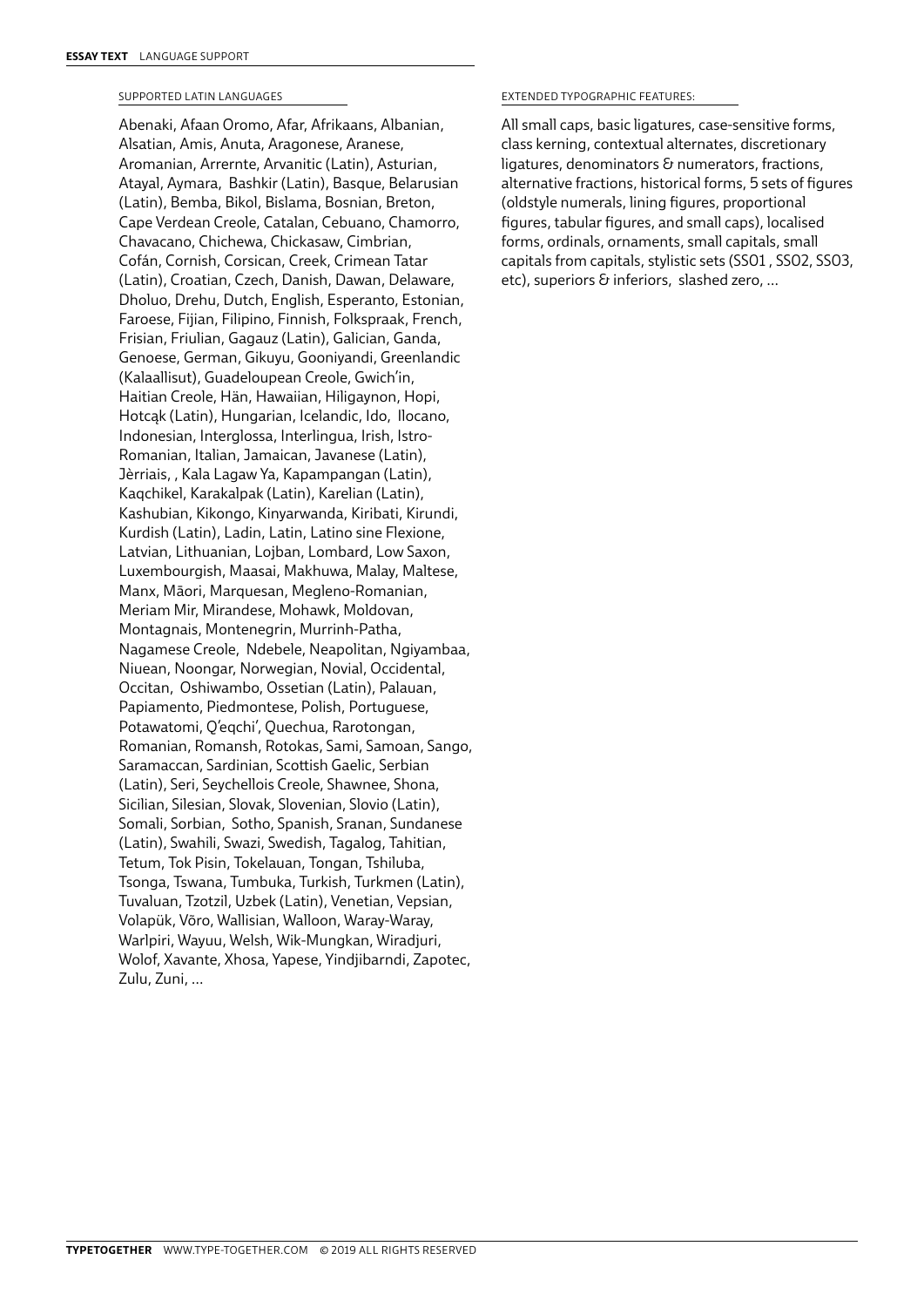#### THE DESIGNERS CREDITS

**Ellmer Stefan** (1982) grew up in the Austrian alps, was trained in analogue and digital prepress techniques, and studied Graphic Design with a growing tendency towards Type, in Vienna, Arnhem, and Leipzig.

Now based in Oslo, he is working as an independent type designer and lecturer, trying to balance profound historical awareness with a ludic attitude and idiosyncratic necessity.

At the moment Ellmer is deeply fascinated by the typographic lunacies of the 19th century.

Ellmer designed and published [Essay Text](http://www.type-together.com/Essay Text) with TypeTogether in 2014.

*Lead design and concept* **Ellmer Stefan**

*Engineering* Sonja Stange

*Graphic design* Elena Veguillas

*Copywriting* Joshua Farmer

#### AWARDS

- Typeface Design of 2014, Communication Arts
- Rutenia 2014
- ISTD 2014Fontshop's Best of 2014
- Typefacts' Best of 2014
- Typographica's Best of 2014
- Finalist, 2014 European Design Awards